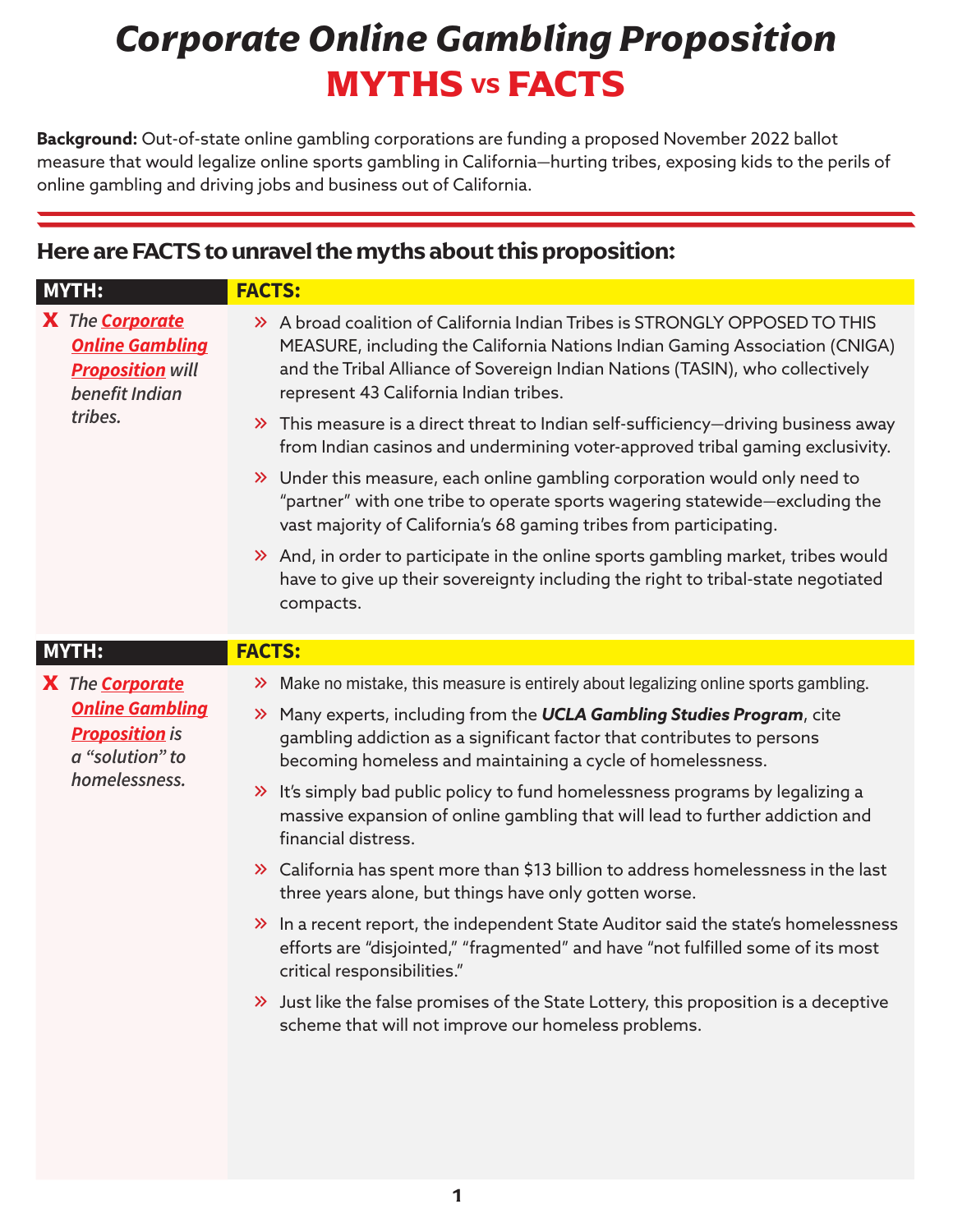| <b>MYTH:</b>                                                           | <b>FACTS:</b>                                                                                                                                                                                                                                                                                              |
|------------------------------------------------------------------------|------------------------------------------------------------------------------------------------------------------------------------------------------------------------------------------------------------------------------------------------------------------------------------------------------------|
| X The Corporate<br><b>Online Gambling</b>                              | >> This measure would result in more problem gambling, more addiction<br>and more individuals with mental health problems.                                                                                                                                                                                 |
| <b>Proposition</b> is<br>a "solution" to<br>the mental                 | $\gg$ The <b>National Council on Problem Gambling</b> found that online sports gamblers<br>are five times more likely to develop problem gambling than other types<br>of gamblers.                                                                                                                         |
| health crisis.                                                         | >> According to the non-partisan Legislative Analyst's Office, this measure<br>may even result in increased costs for state and local governments to account<br>for the "increase in individuals with gambling addictions that subsequently<br>required governmental assistance."                          |
| MYTH:                                                                  | <b>FACTS:</b>                                                                                                                                                                                                                                                                                              |
| <b>X</b> The <b>Corporate</b><br><b>Online Gambling</b>                | >> California has spent more than \$13 billion to address homelessness in the last<br>three years alone, but the problem has only gotten worse.                                                                                                                                                            |
| <b>Proposition</b><br>has strict                                       | >> This measure sends tax dollars to the Homeless Coordinating and<br><b>Financing Council (HCFC):</b>                                                                                                                                                                                                     |
| accountability                                                         | >> According to the independent State Auditor, the HCFC:                                                                                                                                                                                                                                                   |
| provisions to<br>ensure money                                          | >> "lacks a comprehensive approach"                                                                                                                                                                                                                                                                        |
| will go where it is                                                    | > "has not fulfilled some of its most critical responsibilities"                                                                                                                                                                                                                                           |
| supposed to go.                                                        | <sup>2</sup> does not track how the State spends funds to combat homelessness"                                                                                                                                                                                                                             |
|                                                                        | $\lambda$ "has yet to set priorities or a timeline for achieving its 18<br>statutory goals."                                                                                                                                                                                                               |
|                                                                        | >> The nonpartisan Legislative Analyst's Office's report on homelessness stated<br>that "even substantial investments of resources may not result in adequate<br>progress if investments are made without a clear plan."                                                                                   |
| <b>MYTH:</b>                                                           | <b>FACTS:</b>                                                                                                                                                                                                                                                                                              |
| X The <b>Corporate</b>                                                 | $\lambda$ There is no sure-proof way to prevent underage online gambling.                                                                                                                                                                                                                                  |
| <b>Online Gambling</b><br><b>Proposition will</b><br>prevent kids from | $\lambda$ This measure would turn virtually every phone, tablet, computer and video<br>game console in California into a gambling machine-but lacks critical<br>safeguards to prevent kids from gambling.                                                                                                  |
| gambling online.                                                       | $\rightarrow$ It is too easy for children to use false identification or an adult's credit card and<br>start gambling.                                                                                                                                                                                     |
|                                                                        | >> The accelerated speed of play, easy access and targeted advertising make<br>online and mobile sports gambling especially attractive to youth.                                                                                                                                                           |
|                                                                        | >> Online sports gambling advertisements are four times more appealing to<br>children than adults. In fact, research from the Journal of Public Policy &<br>Marketing states that nearly half of children are exposed to online gambling<br>advertisements weekly and around a quarter encounter it daily. |